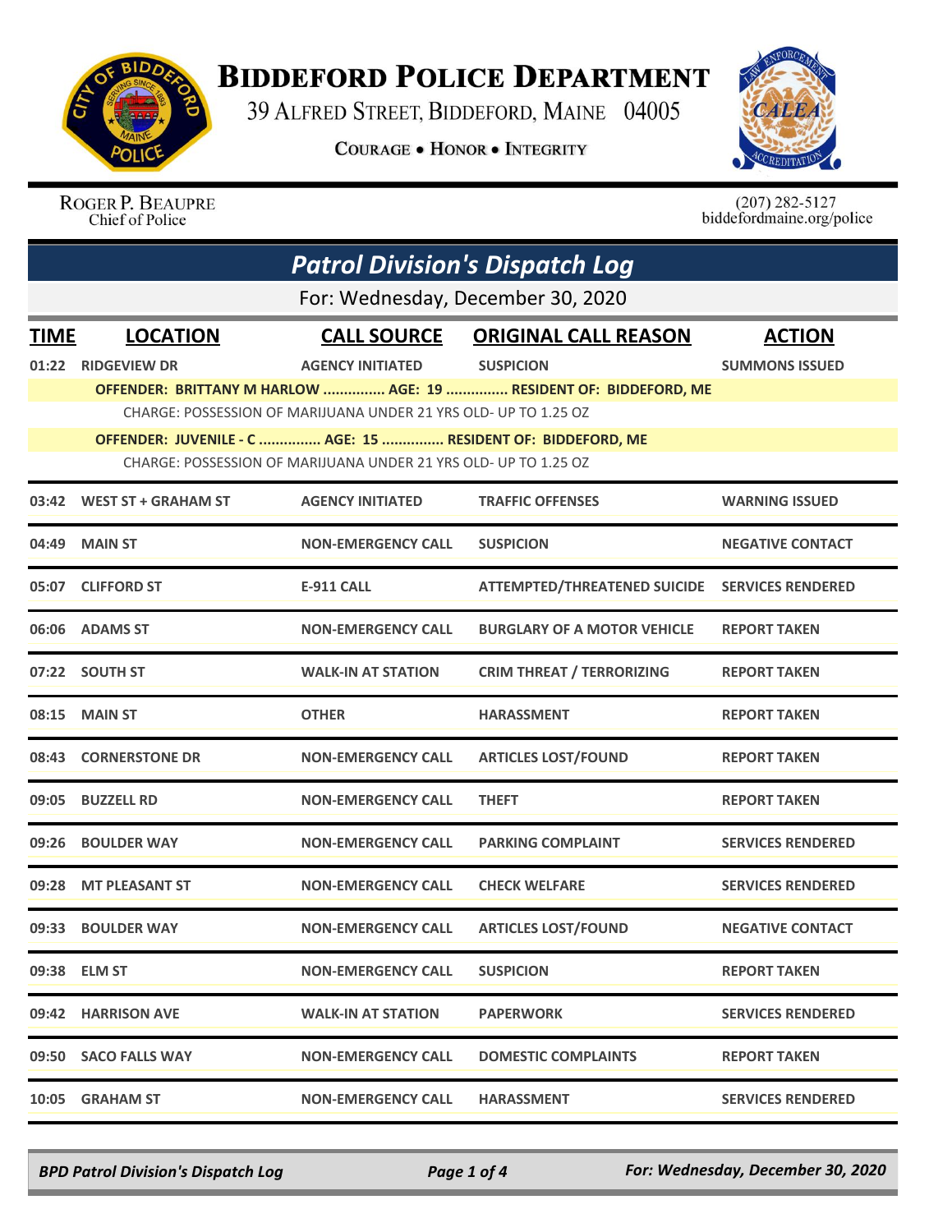| <u>TIME</u> | <b>LOCATION</b>                                                                                                        | <b>CALL SOURCE</b>        | <b>ORIGINAL CALL REASON</b>                                            | <b>ACTION</b>                |
|-------------|------------------------------------------------------------------------------------------------------------------------|---------------------------|------------------------------------------------------------------------|------------------------------|
|             | 10:11 ALFRED ST                                                                                                        | <b>WALK-IN AT STATION</b> | <b>COURT ORDERED CHECK IN</b>                                          | <b>DISPATCH HANDLED</b>      |
|             | 10:13 ELM ST                                                                                                           | <b>E-911 CALL</b>         | 911 MISUSE                                                             | <b>NEGATIVE CONTACT</b>      |
|             | 10:20 FRANKLIN ST                                                                                                      | <b>AGENCY INITIATED</b>   | <b>ARTICLES LOST/FOUND</b>                                             | <b>SERVICES RENDERED</b>     |
|             | 11:13 SPRUCE ST                                                                                                        | <b>NON-EMERGENCY CALL</b> | <b>ME EXECUTIVE ORDER COMPLAINT</b>                                    | <b>SERVICES RENDERED</b>     |
|             | 11:19 ALFRED ST + BOULDER WAY                                                                                          | <b>NON-EMERGENCY CALL</b> | <b>DISABLED VEHICLE</b>                                                | <b>SERVICES RENDERED</b>     |
|             | 11:28 WINDING CREEK LN                                                                                                 | <b>NON-EMERGENCY CALL</b> | <b>SUSPICION</b>                                                       | <b>SERVICES RENDERED</b>     |
| 11:34       | <b>ELM ST</b>                                                                                                          | <b>NON-EMERGENCY CALL</b> | <b>CHECK WELFARE</b>                                                   | <b>SERVICES RENDERED</b>     |
| 11:40       | <b>MEDICAL CENTER DR</b>                                                                                               | <b>NON-EMERGENCY CALL</b> | <b>CHECK WELFARE</b>                                                   | <b>NEGATIVE CONTACT</b>      |
| 11:58       | <b>LINCOLN ST</b>                                                                                                      | <b>AGENCY INITIATED</b>   | <b>FIGHTS</b>                                                          | <b>ARREST(S) MADE</b>        |
|             | OFFENDER: CHRISTIAN P DECKER  AGE: 29  RESIDENT OF: SACO, ME                                                           |                           |                                                                        |                              |
|             | <b>CHARGE: VIOLATING CONDITION OF RELEASE</b><br>CHARGE: DISORDERLY CONDUCT, FIGHTING                                  |                           |                                                                        |                              |
|             |                                                                                                                        |                           | OFFENDER: TRAVIS RICHARD LEVESQUE  AGE: 21  RESIDENT OF: BIDDEFORD, ME |                              |
|             | CHARGE: DISORDERLY CONDUCT, FIGHTING<br><b>CHARGE: VIOLATING CONDITION OF RELEASE</b><br><b>CHARGE: WARRANT ARREST</b> |                           |                                                                        |                              |
| 12:28       | <b>MAIN ST</b>                                                                                                         | <b>NON-EMERGENCY CALL</b> | <b>SUSPICION</b>                                                       | <b>GONE ON ARRIVAL</b>       |
| 12:38       | <b>TIMBER POINT RD</b>                                                                                                 | <b>NON-EMERGENCY CALL</b> | <b>PARKING COMPLAINT</b>                                               | <b>PARKING TICKET ISSUED</b> |
| 12:47       | <b>WESTFIELD ST</b>                                                                                                    | <b>NON-EMERGENCY CALL</b> | <b>SUSPICION</b>                                                       | <b>SERVICES RENDERED</b>     |
|             | 13:59 ALFRED ST                                                                                                        | <b>WALK-IN AT STATION</b> | <b>HARASSMENT</b>                                                      | <b>REPORT TAKEN</b>          |
|             | 14:10 MARINER WAY                                                                                                      | <b>AGENCY INITIATED</b>   | <b>ASSIST OTHER AGENCY</b>                                             | <b>SERVICES RENDERED</b>     |
|             | 14:43 HILL ST                                                                                                          | <b>AGENCY INITIATED</b>   | <b>PRO-ACTIVE DV RESPONSE TEAM</b>                                     | <b>NO VIOLATION</b>          |
|             | 15:00 ALFRED ST                                                                                                        | <b>WALK-IN AT STATION</b> | <b>COURT ORDERED CHECK IN</b>                                          | <b>DISPATCH HANDLED</b>      |
|             | 15:05 ALFRED ST                                                                                                        | <b>NON-EMERGENCY CALL</b> | <b>SUSPICION</b>                                                       | <b>SERVICES RENDERED</b>     |
|             | 15:17    FOSS ST                                                                                                       | <b>AGENCY INITIATED</b>   | <b>PRO-ACTIVE DV RESPONSE TEAM</b>                                     | <b>NO VIOLATION</b>          |
|             | 15:21 MARINER WAY                                                                                                      | <b>NON-EMERGENCY CALL</b> | <b>SUSPICION</b>                                                       | <b>SERVICES RENDERED</b>     |
|             | 16:00 ELM ST                                                                                                           | <b>NON-EMERGENCY CALL</b> | <b>CIVIL COMPLAINT</b>                                                 | <b>SERVICES RENDERED</b>     |
|             | 16:03 WEST ST                                                                                                          | <b>AGENCY INITIATED</b>   | <b>TRAFFIC OFFENSES</b>                                                | <b>WARNING ISSUED</b>        |
|             |                                                                                                                        |                           |                                                                        |                              |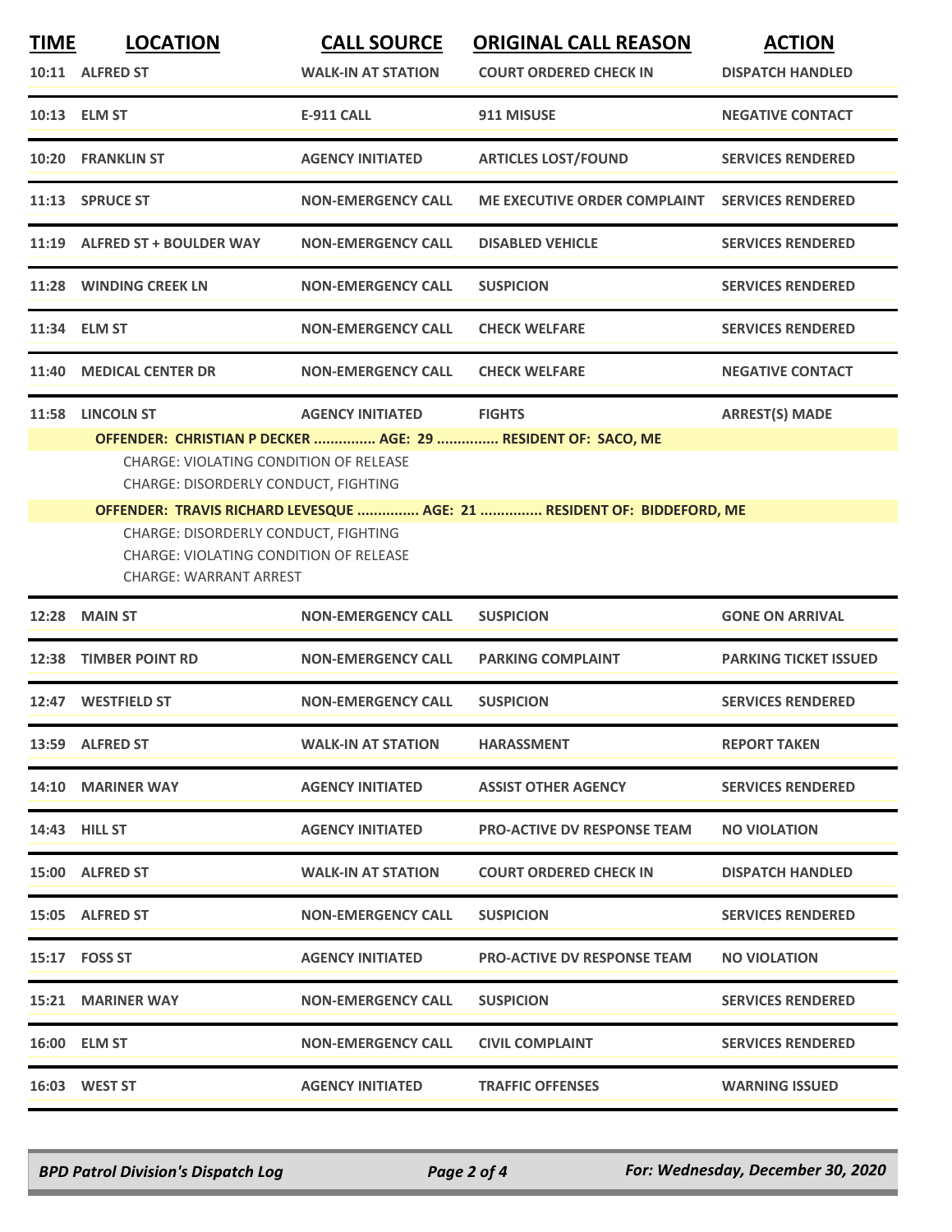| <b>TIME</b> | <b>LOCATION</b><br>16:11 MAINE TPKE + ALFRED ST | <b>CALL SOURCE</b><br>E-911 CALL | <b>ORIGINAL CALL REASON</b><br>911 MISUSE | <b>ACTION</b><br><b>DISPATCH HANDLED</b> |
|-------------|-------------------------------------------------|----------------------------------|-------------------------------------------|------------------------------------------|
|             | 16:12 WEST ST                                   | <b>AGENCY INITIATED</b>          | <b>TRAFFIC OFFENSES</b>                   | <b>WARNING ISSUED</b>                    |
| 16:16       | <b>PROSPECT ST</b>                              | <b>NON-EMERGENCY CALL</b>        | <b>PAPERWORK</b>                          | <b>SERVICES RENDERED</b>                 |
|             | 16:29 ELM ST                                    | <b>NON-EMERGENCY CALL</b>        | <b>SUSPICION</b>                          | <b>NEGATIVE CONTACT</b>                  |
|             | 17:00 PROSPECT ST                               | <b>AGENCY INITIATED</b>          | <b>PAPERWORK</b>                          | <b>NEGATIVE CONTACT</b>                  |
|             | 17:02 ELM ST                                    | <b>E-911 CALL</b>                | 911 MISUSE                                | <b>DISPATCH HANDLED</b>                  |
| 17:06       | <b>MASON ST</b>                                 | <b>E-911 CALL</b>                | 911 MISUSE                                | <b>DISPATCH HANDLED</b>                  |
|             | 17:20 SUMMER ST                                 | <b>NON-EMERGENCY CALL</b>        | <b>ANIMAL COMPLAINT</b>                   | <b>SERVICES RENDERED</b>                 |
|             | 17:21 ALFRED ST                                 | <b>AGENCY INITIATED</b>          | <b>ASSIST OTHER AGENCY</b>                | <b>SERVICES RENDERED</b>                 |
|             | 17:24 WEST ST + BERNARD AVE                     | <b>AGENCY INITIATED</b>          | <b>TRAFFIC OFFENSES</b>                   | <b>WARNING ISSUED</b>                    |
|             | 17:31 POOL ST                                   | <b>AGENCY INITIATED</b>          | <b>TRAFFIC OFFENSES</b>                   | <b>WARNING ISSUED</b>                    |
|             | <b>17:34 FORTUNES ROCKS RD</b>                  | <b>NON-EMERGENCY CALL</b>        | <b>SUSPICION</b>                          | <b>SERVICES RENDERED</b>                 |
| 17:35       | <b>MAINE TPKE</b>                               | <b>NON-EMERGENCY CALL</b>        | <b>DISABLED VEHICLE</b>                   | <b>REFERRED OTHER AGENCY</b>             |
|             | 17:50 POOL ST                                   | <b>AGENCY INITIATED</b>          | <b>TRAFFIC OFFENSES</b>                   | <b>WARNING ISSUED</b>                    |
|             | 17:51 ALFRED ST                                 | <b>AGENCY INITIATED</b>          | <b>PAPERWORK</b>                          | <b>PAPERWORK SERVED</b>                  |
|             | 18:17 ELM ST + PINE ST                          | <b>AGENCY INITIATED</b>          | <b>TRAFFIC OFFENSES</b>                   | <b>WARNING ISSUED</b>                    |
|             | 18:27 HARRISON AVE                              | E-911 CALL                       | 911 MISUSE                                | <b>DISPATCH HANDLED</b>                  |
|             | 18:39 WASHINGTON ST                             | E-911 CALL                       | 911 MISUSE                                | <b>DISPATCH HANDLED</b>                  |
|             | 18:48 FRANKLIN ST                               | <b>NON-EMERGENCY CALL</b>        | 911 MISUSE                                | <b>WARNING ISSUED</b>                    |
|             | 19:56 SULLIVAN ST                               | <b>NON-EMERGENCY CALL</b>        | <b>PUBLIC URINATION OR DEFECATIO</b>      | <b>UNFOUNDED</b>                         |
|             | 20:01 ALFRED ST                                 | <b>NON-EMERGENCY CALL</b>        | <b>RECOVERED STOLEN PROPERTY</b>          | <b>SERVICES RENDERED</b>                 |
|             | 21:03 POOL ST                                   | <b>AGENCY INITIATED</b>          | <b>TRAFFIC OFFENSES</b>                   | <b>WARNING ISSUED</b>                    |
|             | 21:20 SOUTH ST                                  | E-911 CALL                       | <b>DISTURBANCE / NOISE</b>                | <b>SERVICES RENDERED</b>                 |
|             | 21:48 ALFRED ST                                 | <b>NON-EMERGENCY CALL</b>        | <b>COURT ORDERED CHECK IN</b>             | <b>DISPATCH HANDLED</b>                  |
|             | 22:15 WASHINGTON ST                             | E-911 CALL                       | <b>CHECK WELFARE</b>                      | <b>NO TRANSPORT</b>                      |

*BPD Patrol Division's Dispatch Log Page 3 of 4 For: Wednesday, December 30, 2020*